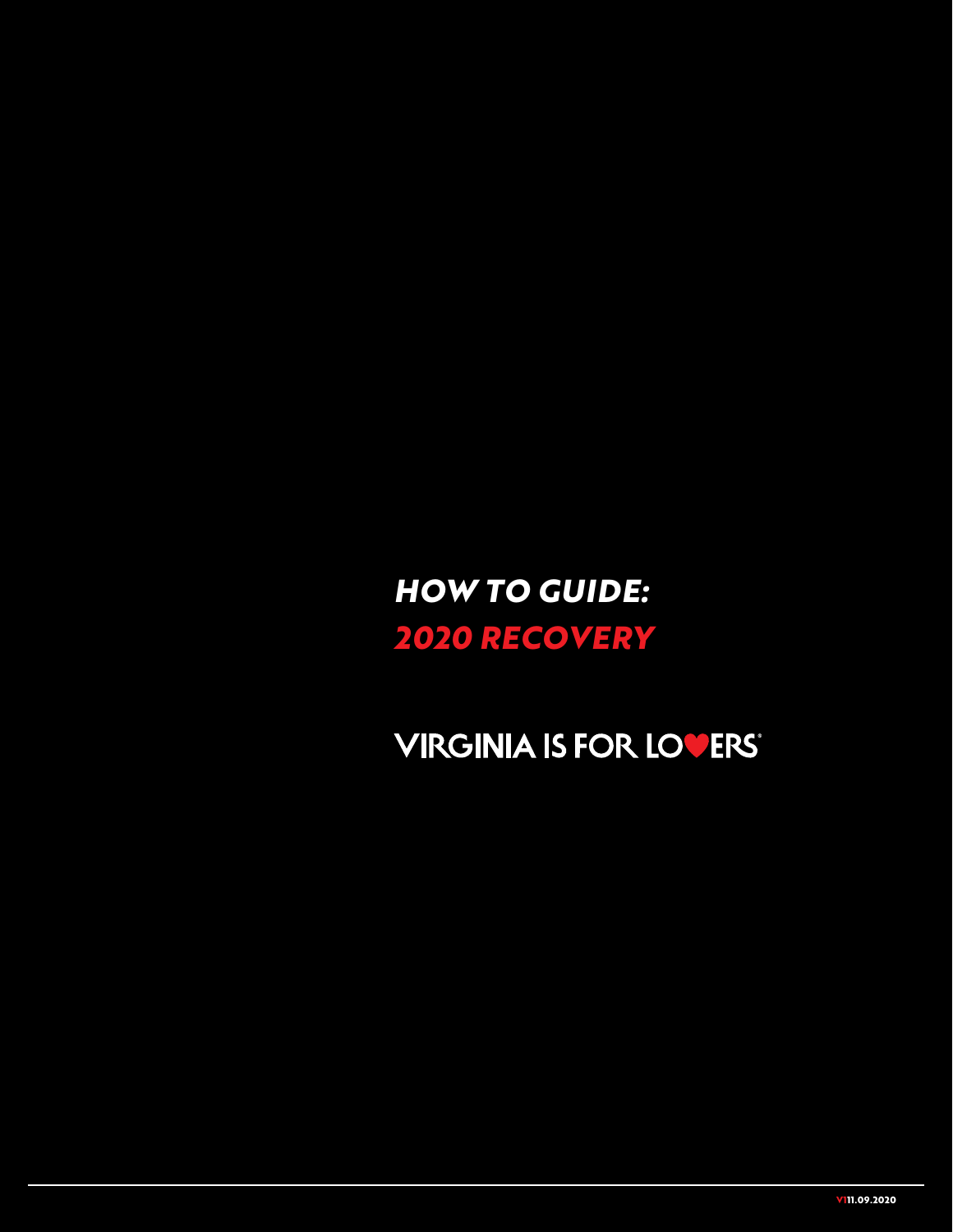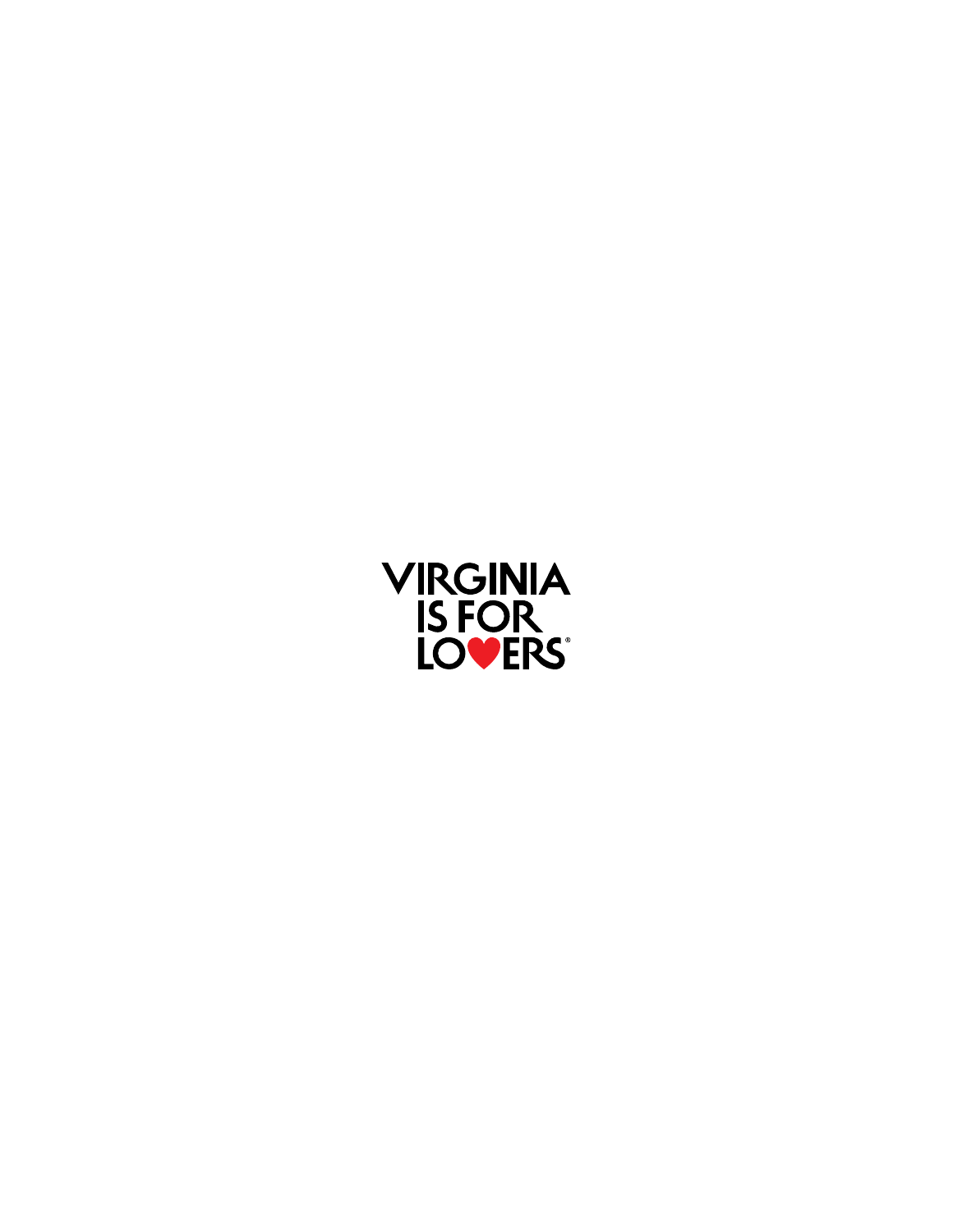# *2020 RECOVERY HOW TO MAKE SENSE OF 2020'S SEISMIC SHIFTS*

We're going to level with you here. When we put the finishing touches on our Drive 2.0 How to Guides in the early weeks of 2020, we felt confident we had delivered the tools industry professionals across the state said they needed to help strengthen their offerings. But, while that conviction hasn't changed, the world certainly has.

Now the question becomes, what can we do with that change? How can we harness it for the betterment of our residents and our workforce; our communities and our commonwealth? How can our tourism industry help drive the larger economic recovery ahead?

Unfortunately, this guide can't give you all the answers today. But what it can do is provide you with a firm grasp of the trends impacting our world and the ways in which those trends will continue to shape how we ultimately forge ahead.

In that regard, we encourage you to make this guide your constant companion as you digest our other How to Guides and our statewide plan. Consider this the lens through which our collective tourism industry recovery efforts must now be viewed.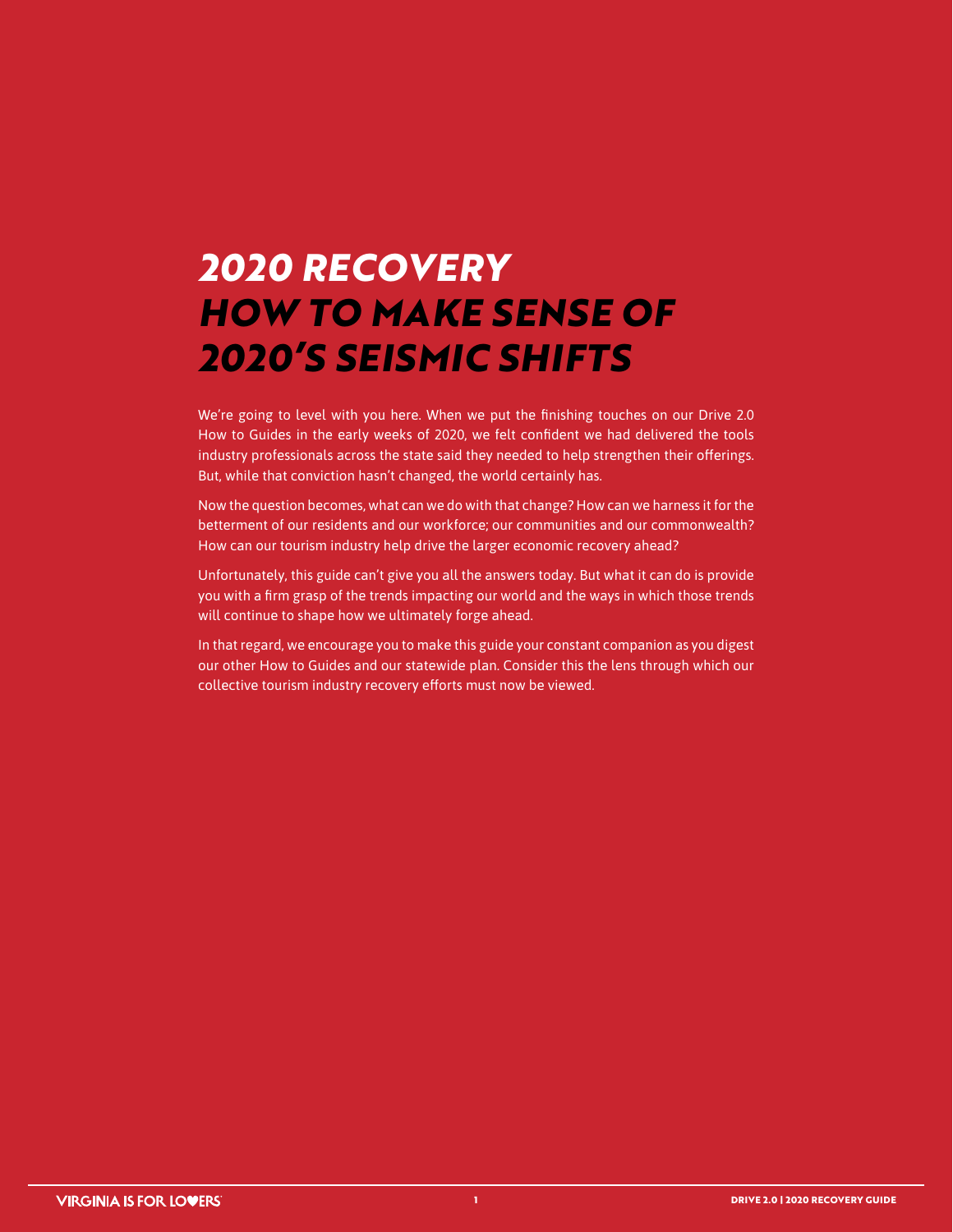# **THE CHANGING ENVIRONMENT**

Let's start by painting 2020's portrait in a few broad strokes:

- An unprecedented pandemic few saw coming and even fewer were prepared to fight, prompting a severe economic downturn across many industries…
- A depleted federal economic relief package and a growing number of people out of work, under-worked, and running out of options…
- An eruption of protests in cities and towns across the nation calling for racial and social equity — protests which have led to both a heightened awareness of these causes and increasingly volatile moments…

It can be difficult to peer through such a sobering national landscape and see the tourism forest for the trees, but the tourism industry sits at the nexus of that landscape in many respects. Few industries were hit harder or faster by COVID-19, and the fact that restaurants, music venues, lodging, and retail stores still face significant operating restrictions means that many community assets are still reeling.

Consider this: Virginia alone lost over \$8 billion in travel spending from the onset of the pandemic through August 2020 (according to Tourism Economics). As of July, 25% of the workforce had been lost. At its peak, jobs were down more than 42% — equating to over 100,000 unemployed workers in the leisure and hospitality industry (according to the Bureau of Labor Statistics).

Meanwhile, as waves of protests continue to spark, the very fabric of our communities is being restitched. Confederate statuary, memorials, and names are being removed in some instances; hotly contested in others. And who we thought we were as communities and destinations is being brought under greater scrutiny.

Somehow, we seem more divided along socio-economic and racial lines than we've ever been, and yet never more united in other respects. Moving forward with any confidence in such a paradoxical time requires a keen understanding of where we unite, where we threaten to fracture, and where our shifting mindsets might take us.

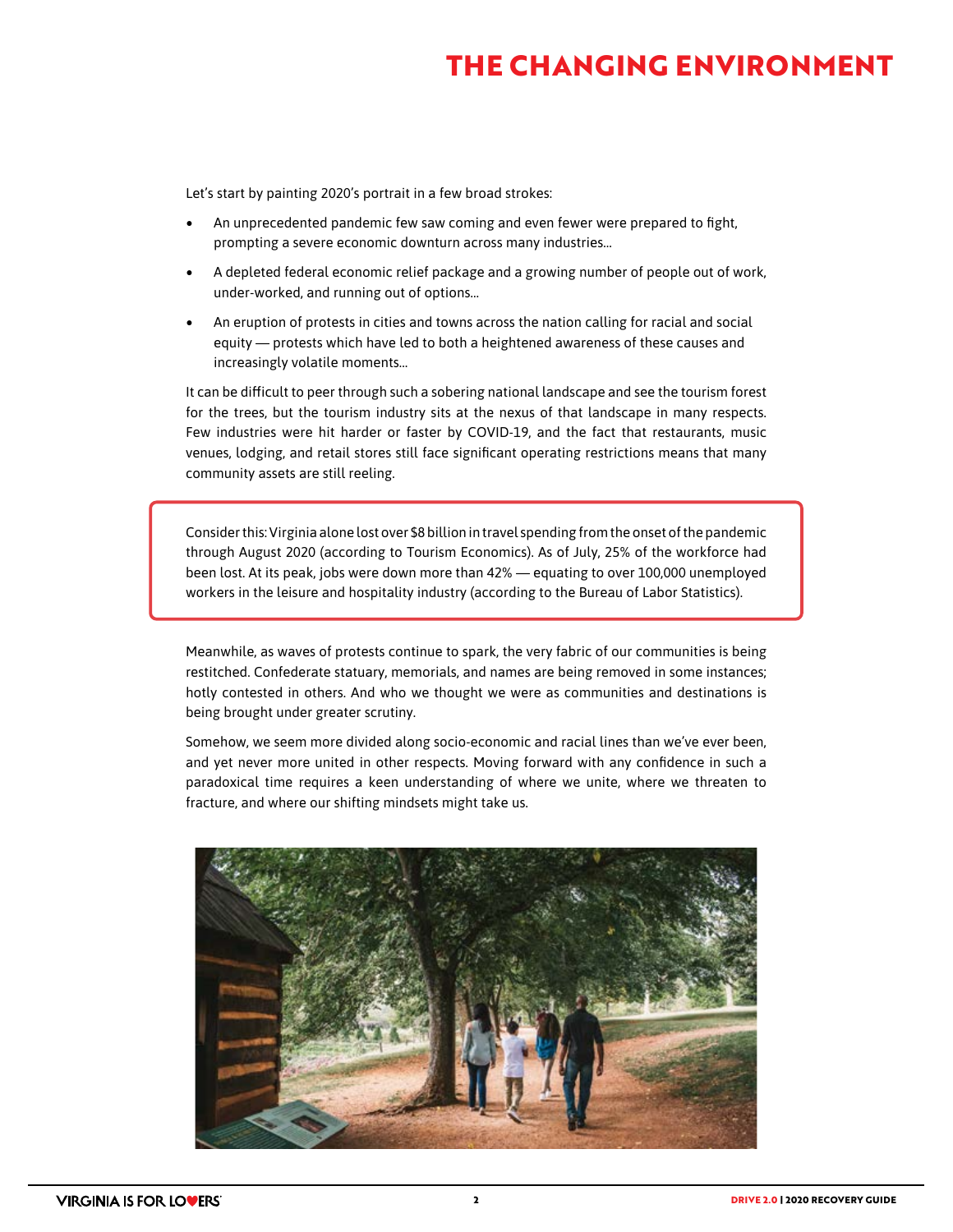Admittedly, that previous section can be a bit overwhelming to digest. So, let's unpack it, step-by-step.

Below, you'll find seven emerging action-imperative trends 2020 has brought to the fore that will have lasting ramifications through 2021 and beyond. Each of these trends has the potential to drastically affect how we approach our recovery efforts, but taken together, they point to three key themes we urge you to keep in mind as you read:

- 1. Increasingly, your community will be your anchor, so what type of community are you now, and what kind of community do you want to become?
- 2. The experiences we provide don't always have to offer thrills, and there will be room and demand for quieter activities that allow for connection, mindfulness, and selfreflection — experiences that promote physical and emotional well-being as much as they offer escape and excitement.
- 3. In tourism, nobody goes it alone, and with massive budget shortfalls on the horizon and shifting business models across all industries, your partners are going to be more vital than ever. But remember, you will be just as important to them as they are to you, so it will be incumbent upon our industry to offer solutions for our communities moving forward.

As we walk you through each of these trends, we'll start from a wide angle. From there, we'll cover specific tourism implications and then detail how each trend applies to specific action items and topics found in our other guides. Finally, we'll share some exercises and leading questions to get you thinking about how these trends impact you directly.

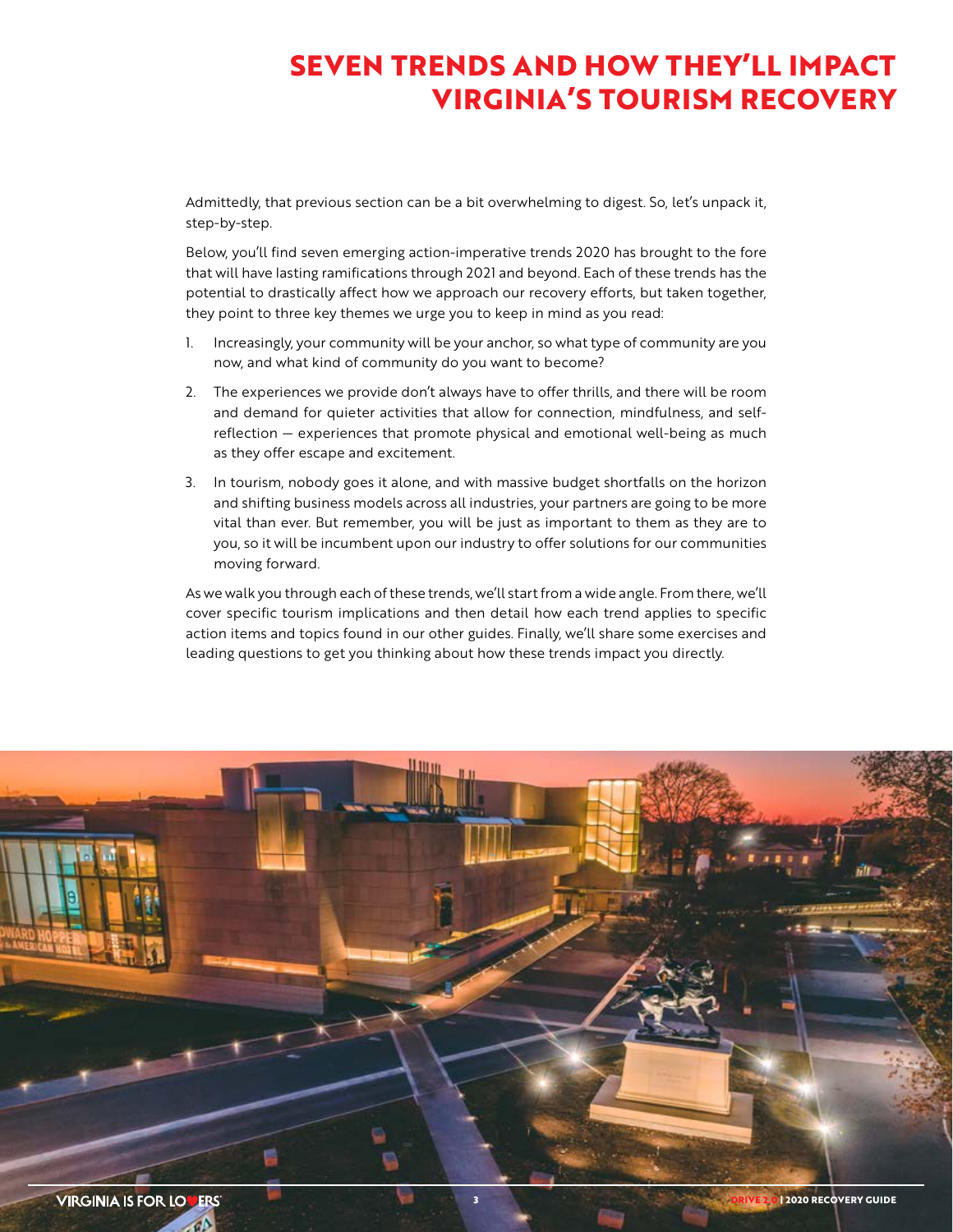## *1. BE NIMBLE*

COVID-19's ability to upend our social and economic systems with such relative ease means we're more cognizant of the ever-present possibility of swift, dramatic change. Uncertainty is the only certainty, and those individuals, businesses, and organizations who prove nimble — who demonstrate an ability to pivot quickly and adapt — will have the advantage.

#### **Tourism Industry Implications**

In short, we need to be ready for anything, not just visitors. In addition to developing solid strategic plans, tourism organizations must also hone a perpetual planning mindset. This mindset will allow them to more quickly assess risks and trends and respond with innovative solutions. No one wants to be caught unaware again, so restaurants must continue to find new ways to give customers what they want without necessarily seating them at a table. Lodging venues must continue to maintain flexible operating protocols that can meet shifting restrictions and offer fresh incentives to encourage stays. Cultural event organizers and attractions must continue to develop appealing virtual executions that can fill the in-person void now, as well as augment the in-person experience once restrictions are lifted. And outdoor recreation planners must continue to ensure resources are adequately managed and protected in the face of greater demand.

#### **Recovery Planning Considerations:**

**Enhancing Experiences:** As you complete or revisit your hub and spoke, look for ways to augment your experiences. How can your community's signature festival adopt virtual platforms, for instance, or offer more inclusive experiences? What new events might hold appeal in ways they may not have in a pre-pandemic world? Part of maintaining a perpetual planning mindset means constantly viewing your current and future state with fresh eyes. So, see what new ideas come to mind now that the world has turned.

**Finding Funding:** The same holds true for finding funding amid shrinking budgets and a growing pool of applicants. The birds that catch the worms are going to be the ones who can pounce as soon as funding becomes available with a refined, up-to-date pitch that showcases them as nimble and undaunted by challenges and uncertainty.

**Making Your Case:** Municipal budgets are already stretched beyond their limits. To show that you're essential, that you're providing an unassailable benefit to your community, you must be able to demonstrate your worth. But remember: Your worth doesn't just come from what you've provided in the past, it comes from how you're prepared to provide even greater benefit now and moving forward, no matter what the future holds.

- **1.** What policies, programs, events, etc. have you instituted or adapted since March that demonstrate your nimbleness?
- **2.** What is your greatest risk moving forward, and what are you doing now to ensure you're able to address it?
- **3.** Finally, take a moment and envision yourself in a future where the pandemic is no longer a threat. How does your offering look different? How does it look the same? How has your role shifted? Imagining your future can help define the steps you'll need to get there.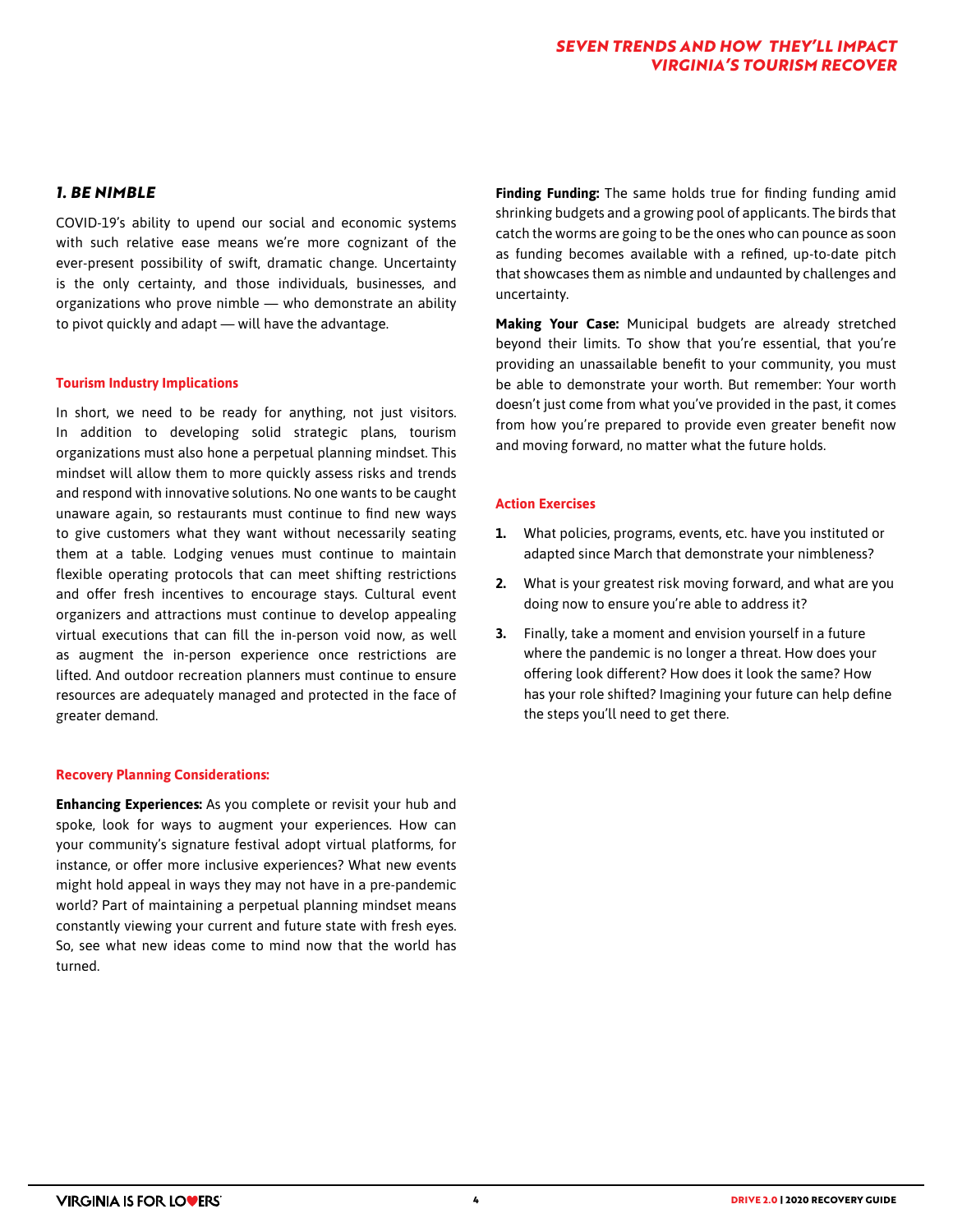# *2. TAKE CARE*

COVID-19 is more than a healthcare crisis — it's a global human crisis we continue to watch unfold around us 24-7. The need for physical and emotional well-being and access to care for all has never been greater. And yet, vulnerability to the virus, prolonged social isolation, lack of exercise, and increasing financial uncertainty are making that sense of well-being harder to attain. In that regard, self-care will continue to become more of a necessity than a luxury, and the emotional benefits of connecting and rejuvenation will increasingly be sought.

#### **Tourism Industry Implications**

Excitement and escape will still be main hallmarks of a vacation or getaway. However, how you promote a sense of mindfulness will be key, as will the ability to incorporate activities that foster physical and emotional well-being and connection. In this regard, outdoor recreation will continue to gain appeal, as will activities that allow for quiet reflection, family bonding, and centeredness.

As we view vacations more and more through the lens of rejuvenation and well-being, establishing those feeling in their pre-trip anticipation will be a key messaging consideration. By delivering on that experience while visitors are with you and communicating with them post-trip, you can tap into those lingering feelings when they return home. Expanding the experience continuum in that way will make you much more appealing when it comes time to plan the next trip.

## **Recovery Planning Considerations:**

**Telling Your Story:** This is about showcasing the emotional benefits of your experience on a visceral level. So, where do things like wellness, mindfulness, centeredness, and rejuvenation currently fit into your brand essence? Are they called out in communications or only hinted at? Room must be made for positioning your destination as a chance to connect emotionally — both with ourselves and with others. Since feeling welcome and included can help foster an overall sense of well-being, paying extra mind to how you tell your story, and who is telling it, will be important.

**Enhancing Experiences:** As you assess your needs and inventory your assets, look for ways to package wellness in fresh ways. For instance, we've traditionally talked about connecting experiences together in physical terms, but the emotions evoked through our experiences may prove to be just as valuable a link. A hike in the woods that centers you with nature followed by a guided meditation or float spa can be a valuable and appealing emotional through-line. Similarly, a package that includes early morning yoga among the vines of a winery followed by a light farm-to-table lunch and wine tasting may offer both physical and emotional connection.

**Recruiting Partners:** As you think about your tourism and economic development network, make sure you're including your yoga, meditation, and fitness instructors, and even your area healthcare providers, as they can help to showcase your community as a healthful and mindful destination. Your local restaurants, farmers, and other producers and artists can also help you round out the emotionally connected experience.

- **1.** When you hear terms like "wellness," "mindfulness," and "rejuvenation" as they relate to your destination or attraction, what three things come to mind? Do these words feel like adequate descriptors for experience?
- **2.** How can your communications evolve to showcase these attributes in ways that are believable and differentiating? How would you convince someone looking for a mindful experience that you're it?
- **3.** Like the examples we provided above in "Enhancing Experiences," what are some "emotional" ways you can connect your experiences?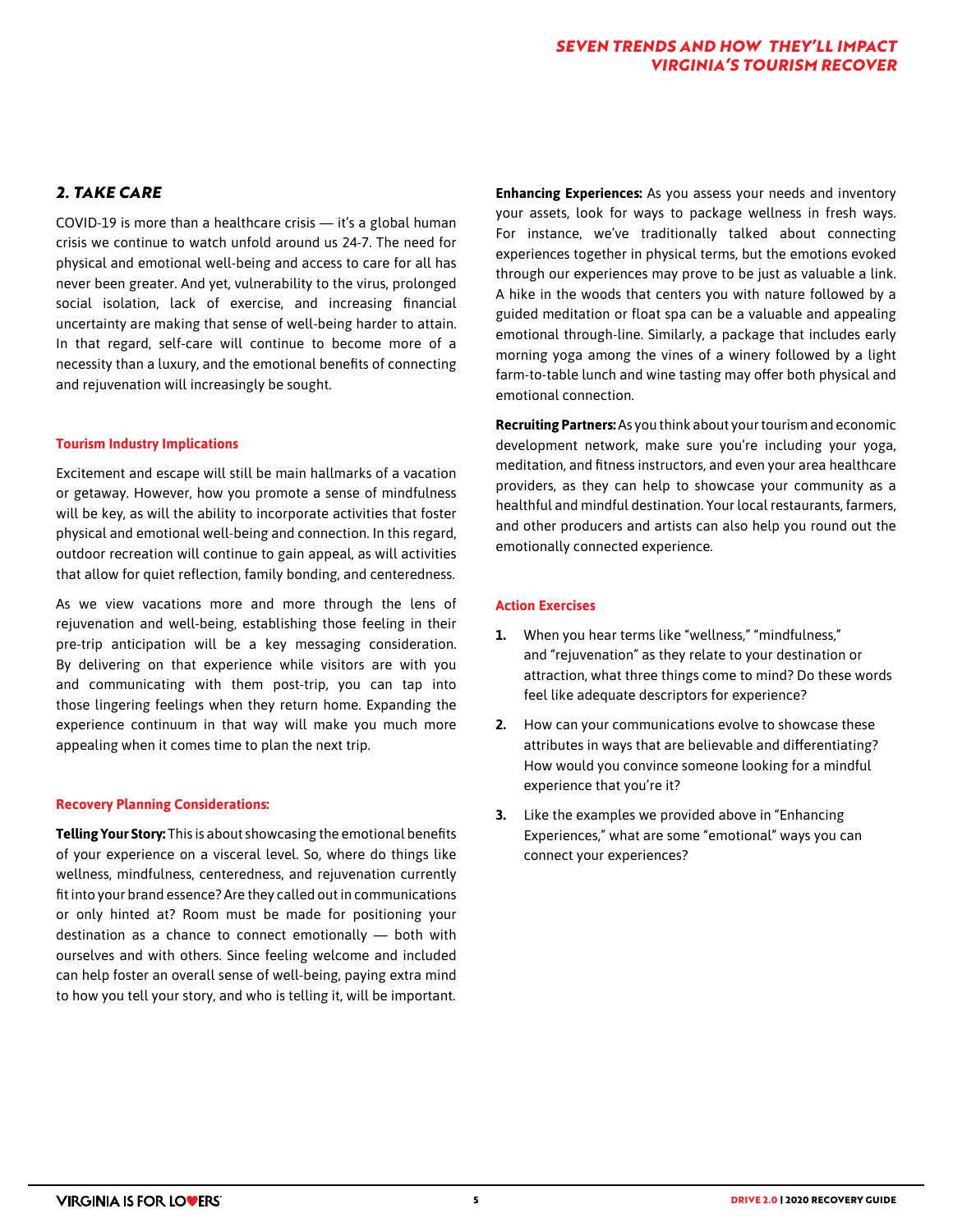# *3. ENGAGE EQUITY*

On one hand, COVID-19 has helped unite us. After all, the virus doesn't care if you're young, old, rich, poor, Black, or white. On the other hand, the widespread racial equity and social justice movement has highlighted some of our deepest divisions. That said, support for the movement has grown among every population segment and racial identity since May 2020. In that time, companies have rebranded products that have historically leveraged stereotypes, education providers have evolved curricula and operational protocols, and community leaders continue to debate the merits of systemic reforms. In this vein, equity will remain central to how many examine the institutions, businesses, and communities they choose to support.

#### **Tourism Industry Implications**

As we detail in our statewide and regional plans, America is becoming increasingly diverse. According to U.S. Census data and projections, more children will be born this year to parents of color, and, by 2044, the majority of the entire U.S. population will identify as people of color. These more diverse visitors of the future will increasingly value diverse, welcoming, equitable, and inclusive places for all. However, the current climate surrounding the racial equity and social justice movement means we must be acutely aware of the Black traveler experience.

Ultimately, the words and actions of residents, elected officials, and community leaders, as well as the stories they choose to tell, will determine how welcome people feel with you and how attractive they find your destination.

#### **Recovery Planning Considerations:**

**Telling Your Story:** Never has it been more vital to understand how your visitors and residents perceive you. Social media has allowed them to shape your narrative for you in many ways. Black travelers in particular rely heavily on word of mouth reputation and social media when researching places to visit. In that regard, your story has already been told for you to a large degree, and Black travelers already have a good idea whether they'll feel welcomed and safe and whether you offer a valuable experience for them. Any desire to improve your reputation among diverse groups of travelers will require a committed effort. That effort begins by examining what people truly think and say about you and using that information to pinpoint opportunities to make yourself more welcoming, diverse, equitable, and inclusive.

**Enhancing Experiences:** Virginia's heritage attractions are at a crossroads. How Virginia's communities grapple with their pasts — how they evolve and expand their presentation of history to include more untold and unheard stories and voices, especially those of Black people, Indigenous people, and other people of color — will ultimately determine their appeal. Remember: It's not that all Black people don't want to visit Virginia's heritage sites, it's that they want those places to speak to their experiences, and the experiences of their ancestors, in inclusive, accurate, and contemporary ways.

**Recruiting Partners:** The good news about facing this kind of crossroads is there will always be people willing to help you navigate issues of diversity, equity, and inclusion. So, as you list out and build up your tourism and economic development network, ask yourself: Do I have organizations committed to advocacy and racial equity included on my list? Are there enough people of color across all stakeholder groups? Do I have established relationships with Black business owners? If you can't answer yes to these questions, it's time to start building those relationships. When you demonstrate that commitment, others will commit with you.

- **1.** Imagine you're visiting your community or destination for the first time. Who, and what, do you see — from the highway exit, to the outskirts, to main street, to your individual neighborhoods? How would you describe your first impression?
- **2.** Think back to any research you may have conducted in the past. Were issues of diversity, equity, and inclusion explored? If so, re-examine those findings considering this trend. If not, what questions would you ask if you could conduct that study all over again?
- **3.** Think about how your historical attractions are currently positioned and the narrative they convey. Are they confined to telling the story of a single battle, or a fully fleshed-out story of a war? Do they uplift under-told stories? If not, how can they be expanded to better speak to the Black experience?
- **4.** Google yourself. Scour your social media mentions. Avoid the impulse to defend or rationalize and simply go through the results. What's being said, and who's doing the talking? What narrative emerges and how does that align (or not align) with the story you tell through your marketing and communications?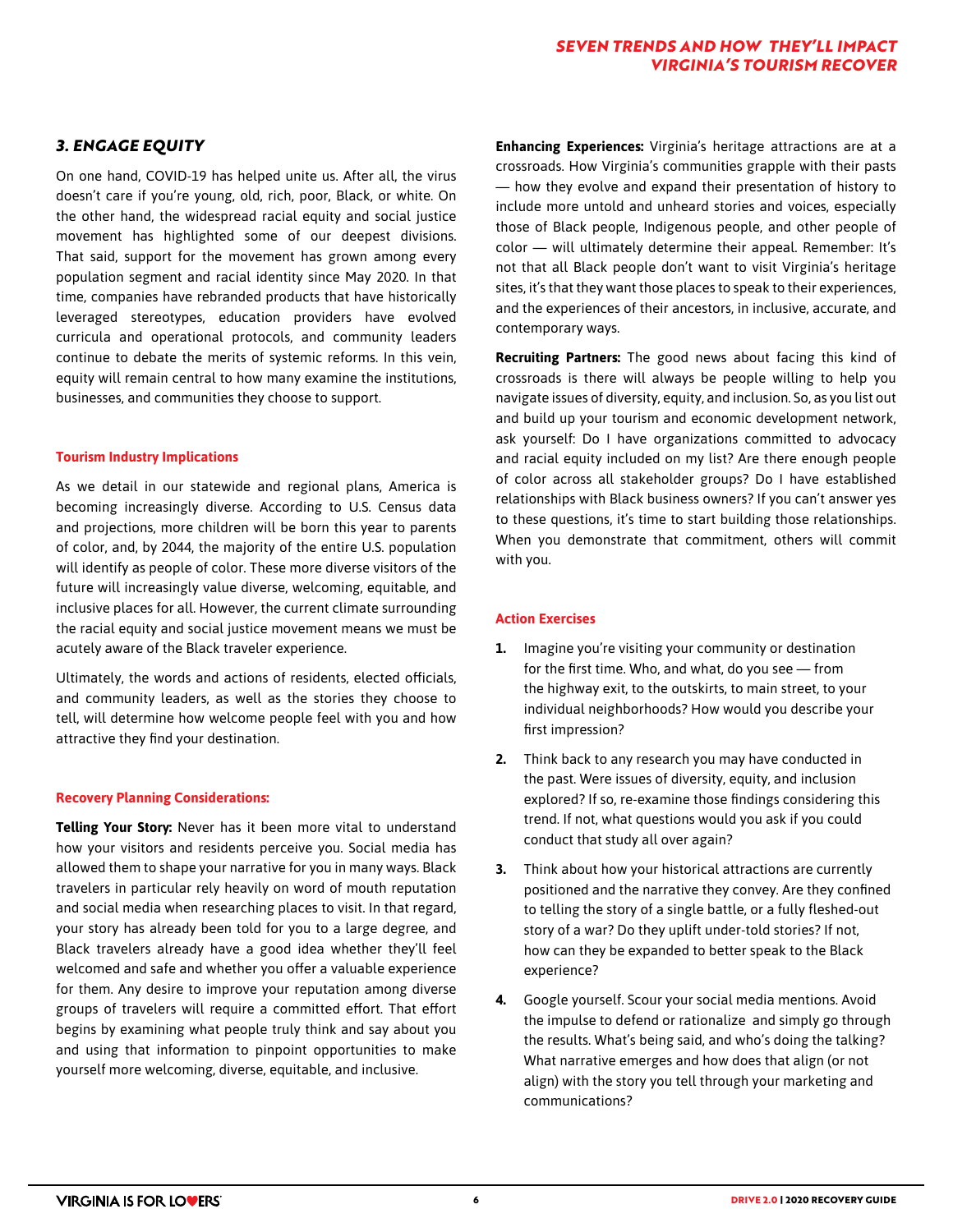# *4. STRONGER TOGETHER*

How many times have you seen or heard an advertisement post-COVID-19 suggesting that we're all in this together, or that we're stronger together? The spirit and power of teamwork has been the calling card of this crisis, and it will be the key to recovery. We'll all be expected to do more with less as our economy recovers, and this will require developing new and meaningful ways of working together across industry sectors

#### **Tourism Industry Implications**

The traditional notion of "partner" for tourism destinations, organizations, and communities will continue to shift and evolve beyond things like sponsorships. More than ever, services will need to be shared across municipalities and entire regions. Putting on large-scale events will require even stronger publicprivate partnerships in the face of dwindling public funds. Smallscale events like concerts in the park or art walks — things that add dimension for locals and visitors alike — will be at risk. And the survival of community theatres and cultural organizations who rely on public funds for their operating budgets will continue to be threatened unless private partners recognize their value and cover some of the shortfall.

#### **Recovery Planning Considerations:**

**Recruiting Partners:** As you map out your tourism and economic development network, think about how these trends are also impacting your current and potential partners. Knowing how they're navigating this climate will be a big boost to helping you pinpoint opportunities to partner. Also, it may be time to broaden that list and look to those who may have felt like unlikely partners before. A "no" last year might be a "yes" now, as communities orchestrate more public-private partnerships and larger companies continue to embrace corporate social responsibility. Finally, it may be time to look to another region or destination in Virginia you may have previously regarded as a competitor and begin exploring cross-regional partnerships.

**Making the Case:** The steep financial losses related to COVID-19 over the spring and summer may serve to be a blessing in disguise, in some respects, as the lack of tourism dollars coming in now helps to showcase just how much economic impact tourism has had in the past. If there was ever a time to convince skeptics of what tourism can bring to a community, it will be while the sting of closed attractions and businesses are still fresh.

**Finding Funding:** As we discuss in the broader industry implication, private contributions are going to gain importance in the face of public funding shortfalls. So, being able to demonstrate the strength of your partnerships in a time when partnerships are increasingly valued and essential will elevate your pitch to private investors, as well as public entities that must narrow down what they can support financially.

- **1.** Check in with your mayor, the head of your chamber, the director of your local theatre — whomever you value as a partner — and approach the conversation with no agenda other than to spark a conversation that matters to them. How are they doing? What's keeping them up at night? What's giving them hope?
- **2.** Think about your nearest competitor and what they offer. What's one way you could partner together to the benefit of both?
- **3.** Think about one partner or stakeholder you've never quite been able to land or fully convince of your worth. How might you try to appeal to them now in the wake of such drastic societal change?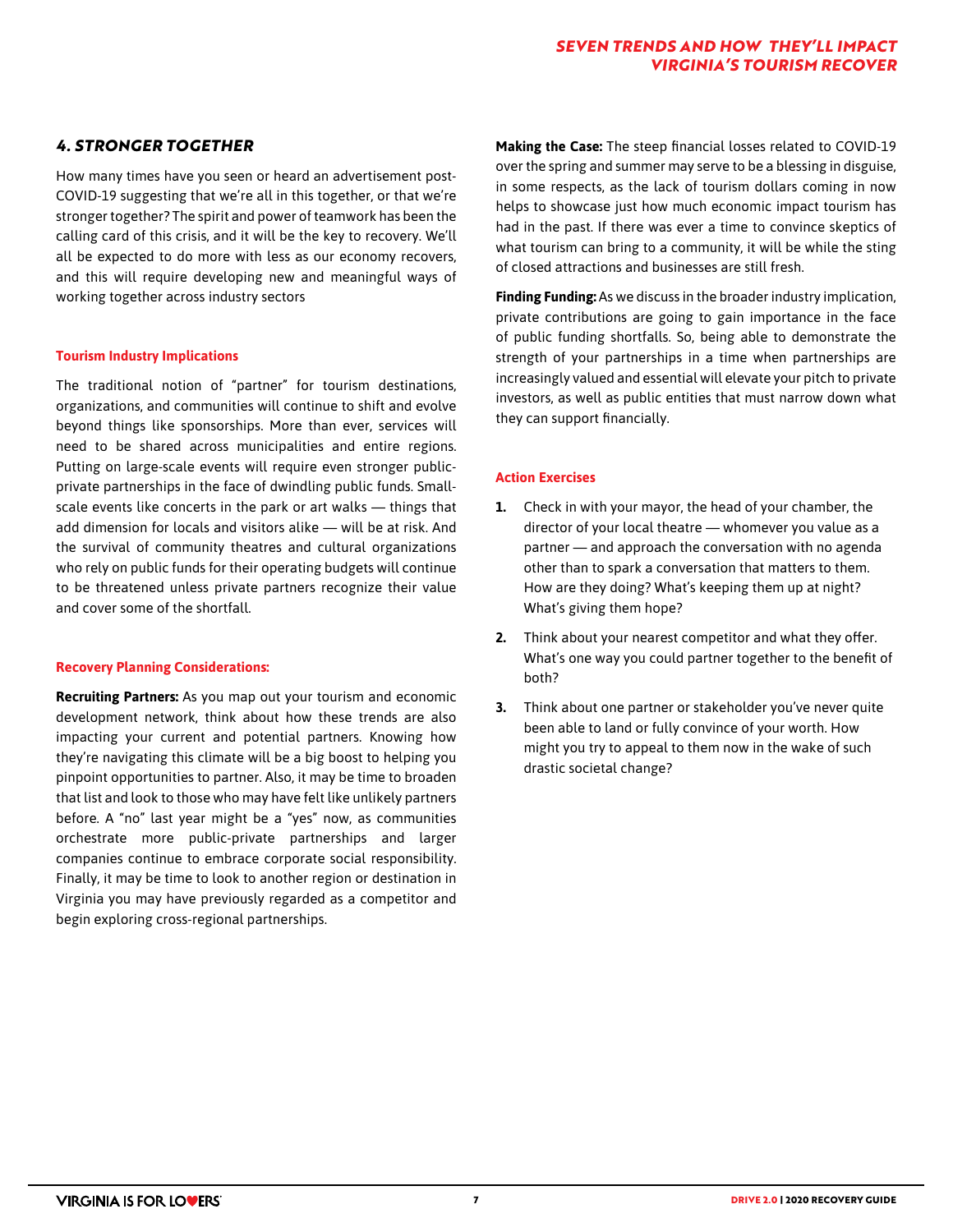# *5. STAY CLOSE AND FAMILIAR*

Even as we remain more virtually connected than ever, our desire to be in each other's presence has never been greater. Visiting friends, family, and loved ones has always been one of the top drivers of trip decision-making, and as of August 2020, it was the most desired trip activity for more than 46% of the population. With the financial strain COVID-19 has placed on travel budgets, people are also staying closer to home, as 54% say they're planning a regional trip under 200 miles. Finally, add budgetary constraints with the fear of contracting the virus, and we find travelers also becoming more wary of new places, with more than 70% saying they're likely or very likely to travel to a previously visited destination. (Source: Destination Analysts)

#### **Tourism Industry Implications**

Your nearby markets have never been more vital or more important to reach. In addition, some of your past visitors who may have typically preferred to travel to new places every year may not need as much convincing to come back to you now. Upscale lodging may still hold appeal for some, especially as it pertains to ensuring clean and sanitized rooms, but smaller travel budgets will make staying with friends and family an increasingly compelling option.

## **Recovery Planning Considerations:**

**Telling Your Story:** Of course, we always want to turn first-time visitors into repeat visitors. Now, our ability to do so will become even more of an imperative. If your narrative has traditionally relied on capturing new visitors, it might be time to consider shifting some of your talking points to appeal to past visitors as well. Familiarity, nostalgia for simpler pre-COVID times, and offering a chance to reconnect with the places and people we love may be appealing message points.

**Enhancing Experiences:** Our growing desire to be with people means that connection is the primary activity many of us will continue to seek. Simply being together is the experience to some extent, which means things like sharing a meal or enjoying a family hike and picnic may feel like more "fun" than they used to. How your destination or community fosters that sense of togetherness will continue to gain importance. Also, as people stay closer to home, a desire to see all their home state of Virginia has to offer may also increase, which means you can position your offering as a unique and essential part of the larger Virginia experience.

**Recruiting Partners:** Even if visiting loved ones isn't the primary purpose of a trip, staying with friends and family may be the only way many can afford to take a trip moving forward. This means turning your local and nearby residents into ambassadors for your destination and experiences have never been more important. How they talk about you and where they take their loved ones will greatly determine how much people enjoy their visit.

- **1.** Go back through any and all past visitor studies you may have at your disposal with fresh eyes. The reasons visitors gave for not coming back in the past may not present as obstacles in the same way and may in fact point to new opportunities to reach them.
- **2.** Similarly, go through any past resident studies you or others may have done with the same keen eye. How do they feel about where they live? How can their perceptions of you be improved, and how can you better support and leverage the places and experiences they love?
- **3.** Imagine you had friends or family staying with you for the first time right now. Where would you take them? What would you encourage them to check out before they leave? How does your itinerary fit with the experience you're selling?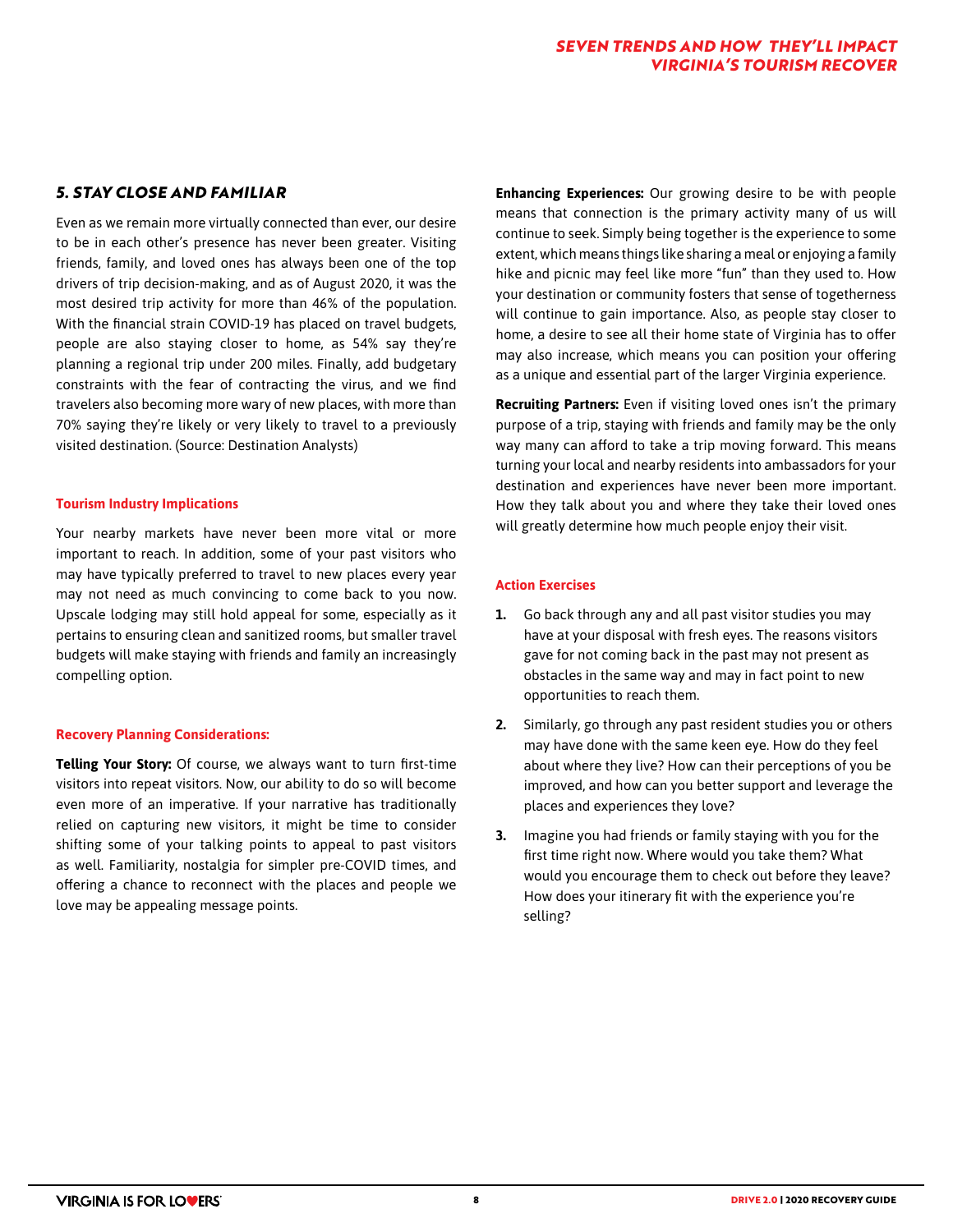# *6. GET LOCAL*

Our social isolation in the wake of COVID-19 has kept us from engaging with the people, places, and experiences we love most about where we live — our favorite restaurants and shops; museums and music venues. And, as this absence makes our hearts grow fonder, our drive to support our local gems and invest in the redevelopment of authentic community assets will continue to grow as we set our sights on COVID-19 recovery.

#### **Tourism Industry Implications**

Unfortunately, some of the unique assets and experiences that made up our tourism offering prior to 2020 may not have been able to survive the economic toll of this pandemic. Meanwhile, those that have survived may have shifted their business models dramatically, meaning they may not be able to offer as much as they once did. That said, in the long run, a continued drive to build up and support our local players will ultimately manifest in stronger, more vibrant communities — exactly the kinds of places people will want to visit, explore, and experience.

#### **Recovery Planning Considerations:**

**Telling Your Story:** Now will be a telling time to learn what your residents and past visitors truly love about your community or destination, as they'll be much better able to articulate what they may have taken for granted and what they truly miss. By leaning into those assets and emotions as you refine your differentiating narrative, you'll not only remind residents and visitors of why they chose you in the first place, you'll set the stage for a community renaissance they'll want to join. Similarly, by featuring local artists, performers, and hidden gems, your local flair may prove just as enticing as the "big ticket" items you offer.

**Enhancing Experiences:** As you inventory your assets in a post-COVID world, pay close attention to those that were able to weather the storm and why. What made them appealing and successful even in the face of daunting challenges, how can those attributes be applied to other assets, and what experiences can be added to better complement them moving forward? Also, take note of those assets you may have overlooked in the past and how those can be better incorporated into your entire offering.

**Recruiting Partners and Making the Case:** It's a classic case of not knowing what you've got till it's gone. As we touched on in Trend No. 4: Stronger Together, if there was ever a time to point to your worth, now is it. People who once maybe lamented the influx of tourists downtown may think the area feels a little emptier and lackluster now that they've returned in fewer numbers. And those who perhaps haven't in the past been swayed by raw impact data may feel differently now that their favorite store is struggling and their favorite restaurant hasn't reopened yet.

- **1.** Think back to the earliest days of the pandemic. What did you most miss doing? Where did you most miss going? Have these things traditionally been touted as part of your offering? How can they be better incorporated moving forward?
- **2.** What are some ways you've seen your community band together during these trying times? How can that local spirit be harnessed and showcased?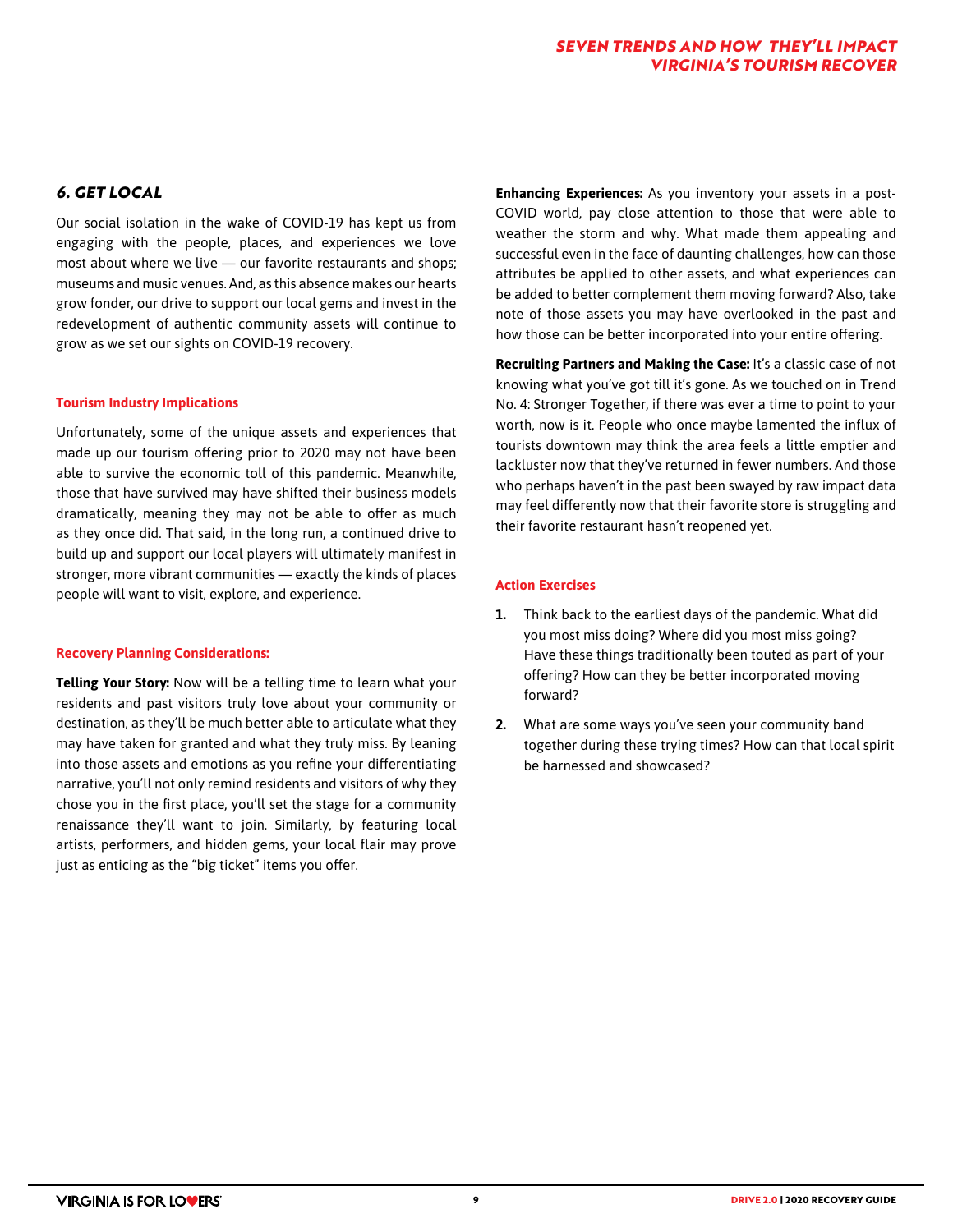# *7. LIVE HERE - WORK THERE*

Pre-COVID-19, one in three workers were part of America's distributed or remote workforce, and while experts speculated this segment would grow to one in two by 2030, COVID's impact will likely push us there in a few short years. With fewer ties to their offices, people will increasingly pick where they want to live independent of their job location. In fact, we're already witnessing an exodus from America's densest cities, as people search for smaller regions that offer a lower cost of living and higher quality of life. Consider: According to a Harris poll conducted in August, 40% of American city dwellers with children were considering a move, and a poll from software company Zapier found that almost half of respondents would leave California's Bay Area if they were able to work remotely.

#### **Tourism Industry Implications**

Since companies will still chase talent and locate in places where people want to live, economic development organizations will focus on talent attraction in much the same way that DMOs and CVBs market their destinations, which may ultimately serve to strengthen and amplify your message. Some of your past and prospective visitors may in fact be potential new residents.

Apart from that, the trend toward more remote work and virtual learning for children may serve to expand your prime seasons. Summer vacation will still reign supreme, but if one isn't tied to an office or classroom, why not enjoy the beach or a mountain hike in the morning and settle in for work and school from a balcony or hotel room later?

#### **Recovery Planning Considerations:**

**Telling Your Story:** We've traditionally talked about what makes your community a unique place to live being a driving factor in what makes it an appealing place to visit. Moving forward, the two will go hand in hand much more seamlessly. What makes you a unique place to visit may in fact make someone want to live there, especially if you deliver a great experience while they're with you. By leaning into what makes your community special, not just your assets and draws, you may be able to position yourself as more than just a place to visit.

**Enhancing Experiences:** As you go through your hub and spoke and inventory your assets, you may not need to worry as much about the wow factor. If the experiences and community assets you showcase can connote a high quality of life, a diverse, welcoming and inclusive community, and a unique local vibe, that may be enough for you to convincingly cross-sell as a place to visit and live.

**Recruiting Partners:** Your local and regional economic development agencies and organizations will continue to be a prime partner to leverage moving forward, provided your respective messaging platforms hit the same notes and complement each other. If you can convince them to see the benefit of tourism as a place marketer and talent attractor, they can expand your audience reach and add muscle to your message.

- **1.** As you did for Trend 5: Stay Close and Familiar, revisit any past visitor and resident studies you or others may have conducted. How do their perceptions either enhance or detract from your appeal?
- **2.** Think back to why you decided to live where you live now. What were the deciding factors, are they still relevant, and can these factors be better incorporated into how you package your destination or community?
- **3.** If you were trying to convince a friend to move to your area, what would you say to seal the deal?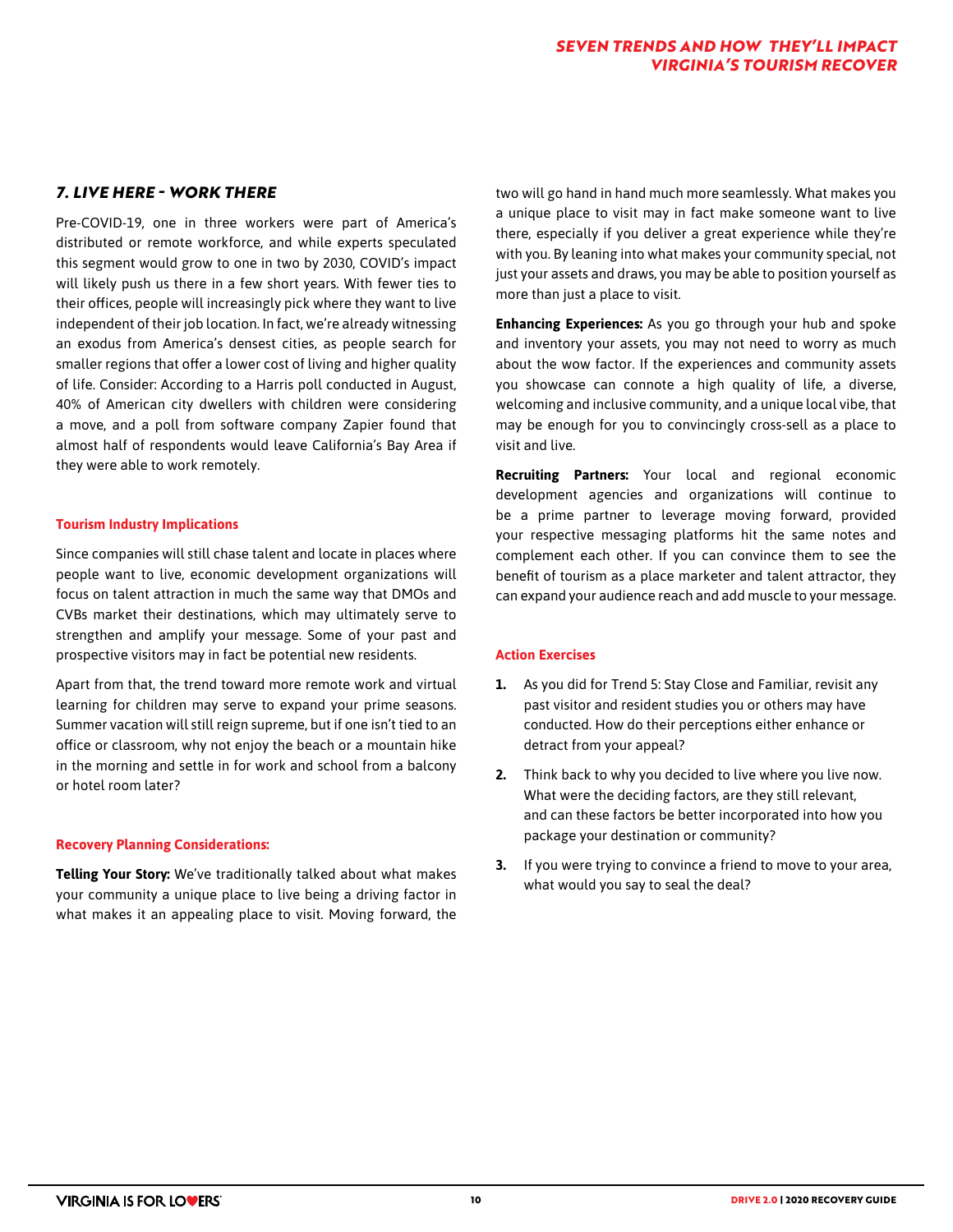# **THE EVOLVING NOTION OF SAFETY**

Safety. It's the number one attribute visitors want in any place or attraction they visit, and any dent in safety they experience is a near-guarantee they won't return. Seems simple enough. But if 2020 has taught us anything, it's that nothing is as simple as it once may have seemed.

So, when we look at the two major forces that have shaped 2020 and will continue to shape our lives in the months and years ahead — the COVID-19 pandemic and the social justice movement — we must recognize how these forces are transforming what safety may mean to us.

## *HOW COVID-19 INFORMS SAFETY CONSIDERATIONS*

A "safe" location is no longer marked by things like low crime statistics, well-lit and wellkept lodging and parking areas, and pedestrian friendly thoroughfares. These things are still important, of course, but with a heightened awareness of sanitization and social distancing protocols, what signifies safety is becoming a little more nuanced. For example, potential visitors are going to want assurances that their rooms are adequately cleaned and sanitized, that employees are getting tested regularly and wearing masks, that infection rates for your area are decreasing, and that your restaurants and attractions strictly observe current best practices and guidelines. From a social distancing standpoint, your outdoor assets will likely be your best friend for some time and should be a clear point of emphasis in your communications. When showcasing people in ads, showing them masked and socially distant can provide a point of assurance for prospective visitors.

# *HOW THE SOCIAL JUSTICE MOVEMENT INFORMS SAFETY CONSIDERATIONS*

The plain fact of the matter is that people who don't feel welcomed in your community or at your attraction will never feel safe with you. This is a major obstacle not just for Virginia but for communities everywhere when it comes to attracting people of color and diverse families. In short, being able to authentically demonstrate your diversity and showcase your equity and inclusivity will be paramount for reaching this demographic.

Of course, the protests themselves add another layer to safety considerations. Places that have witnessed higher levels of protest activity currently face the challenge of assuring both residents and potential visitors that the protests have been, and continue to be, peaceful. However, when violent clashes garner the most coverage, protest activity of any kind can dent a community's reputation as a safe place. On the other hand, a community that embraces racial equity and social change becomes that much more appealing to those who wish to be a part of that movement.

In the end, whether protests mark you as safe or unsafe largely depends on one's personal feelings. Do they support the validity of the movement itself? Do they believe protests are the proper way to call for change? Unfortunately, how a potential visitor answers these questions are simply variables for which no destination or tourism professional can adequately account.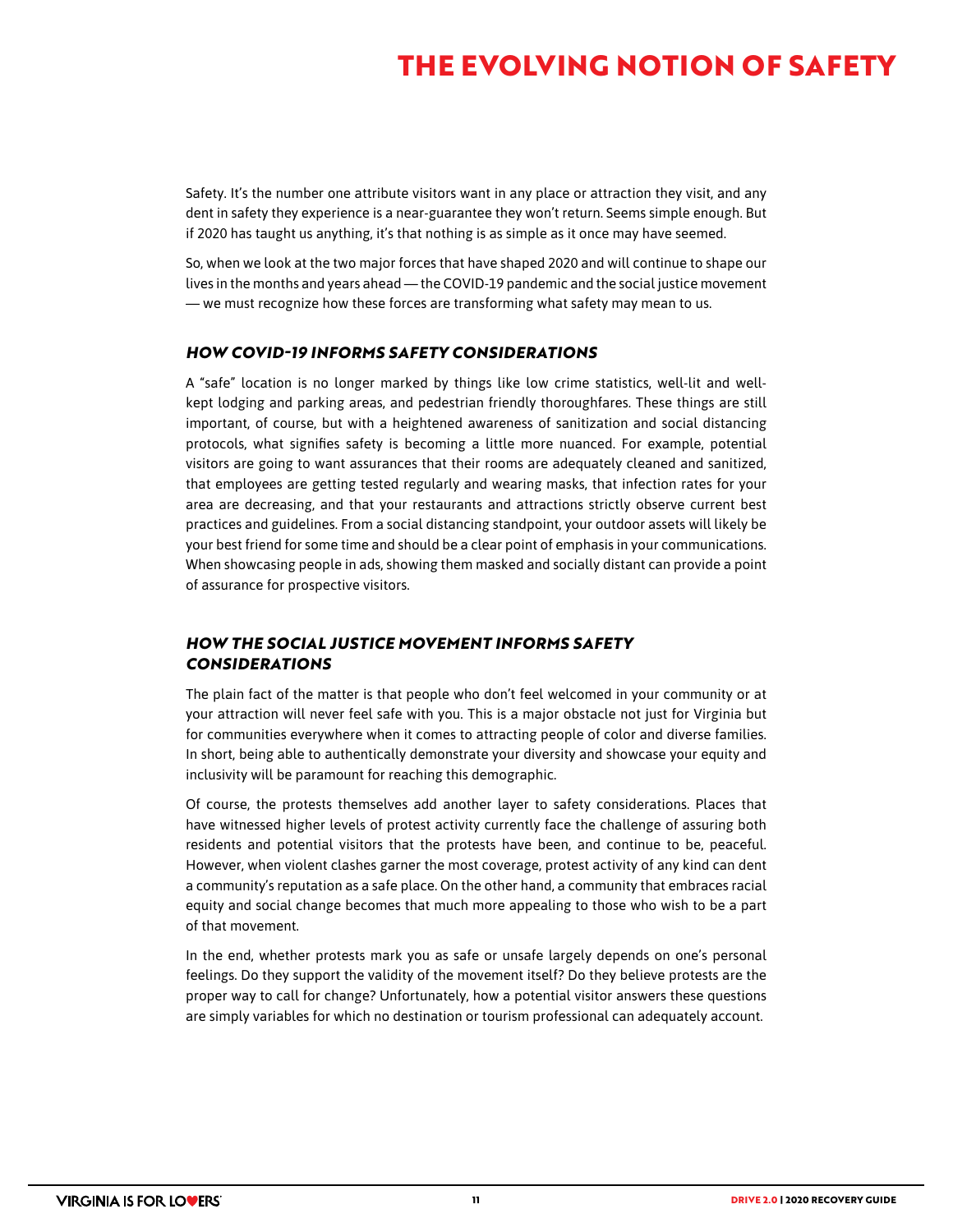# **CLOSING THOUGHTS**

We realize we've just thrown quite a bit at you, but that's par for the course in 2020, isn't it? We're witnessing change on a massive scale at all levels of our society — from how we live our everyday lives, to how we structure and hold our social and political institutions accountable, to how we safeguard and build more equitable and resilient local, state, national, and global economies.

But rather than view these shifts as overwhelming, we can instead view them through the lens provided by author Arundhati Roy, who suggests: "Historically, pandemics have forced humans to break with the past and imagine their world anew. This one is no different. It is a portal, a gateway between one world and the next."

We hope this guide has provided you with a glimpse into not only how that next world will look and feel, but how you can be a part of building it and thriving in it.

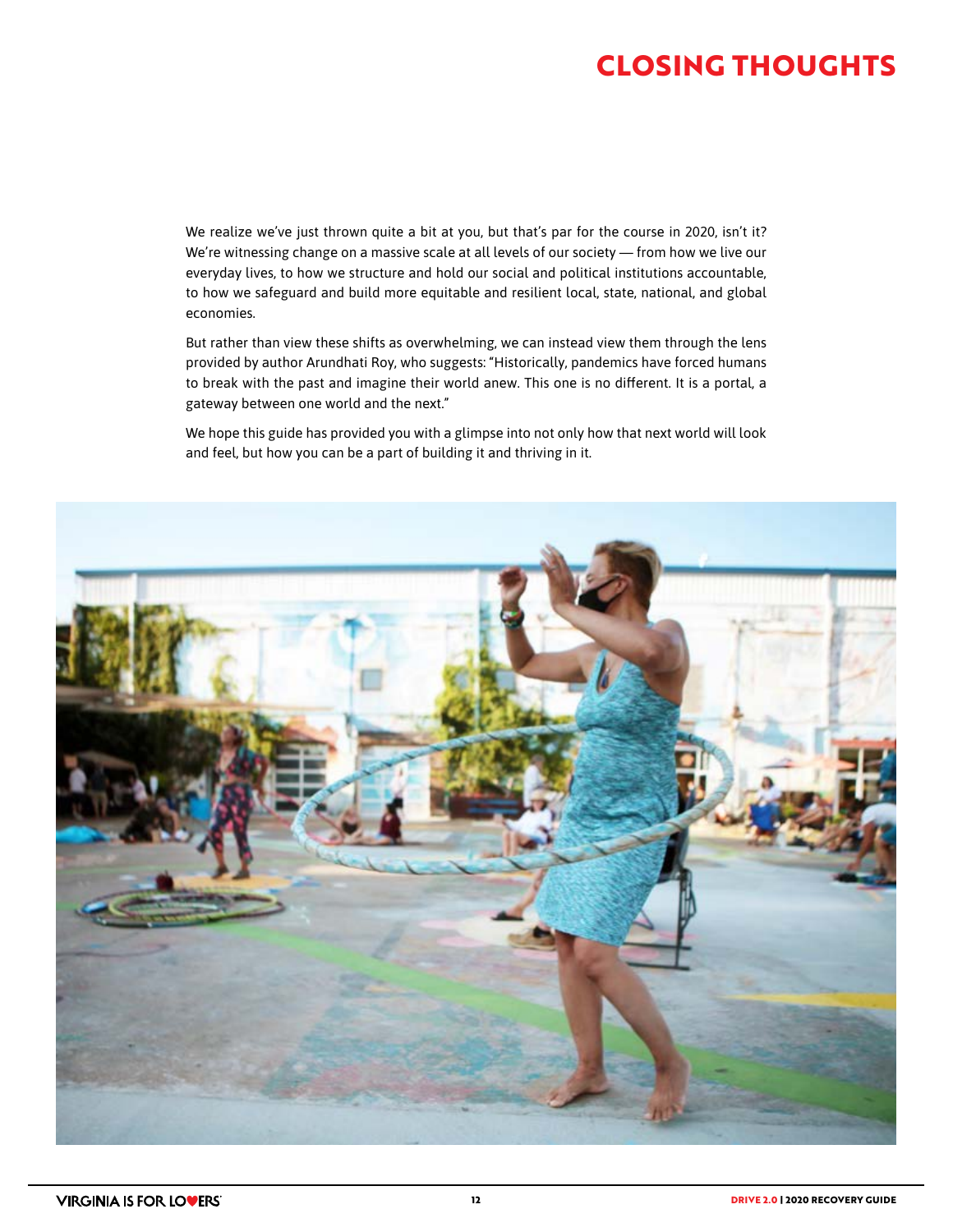